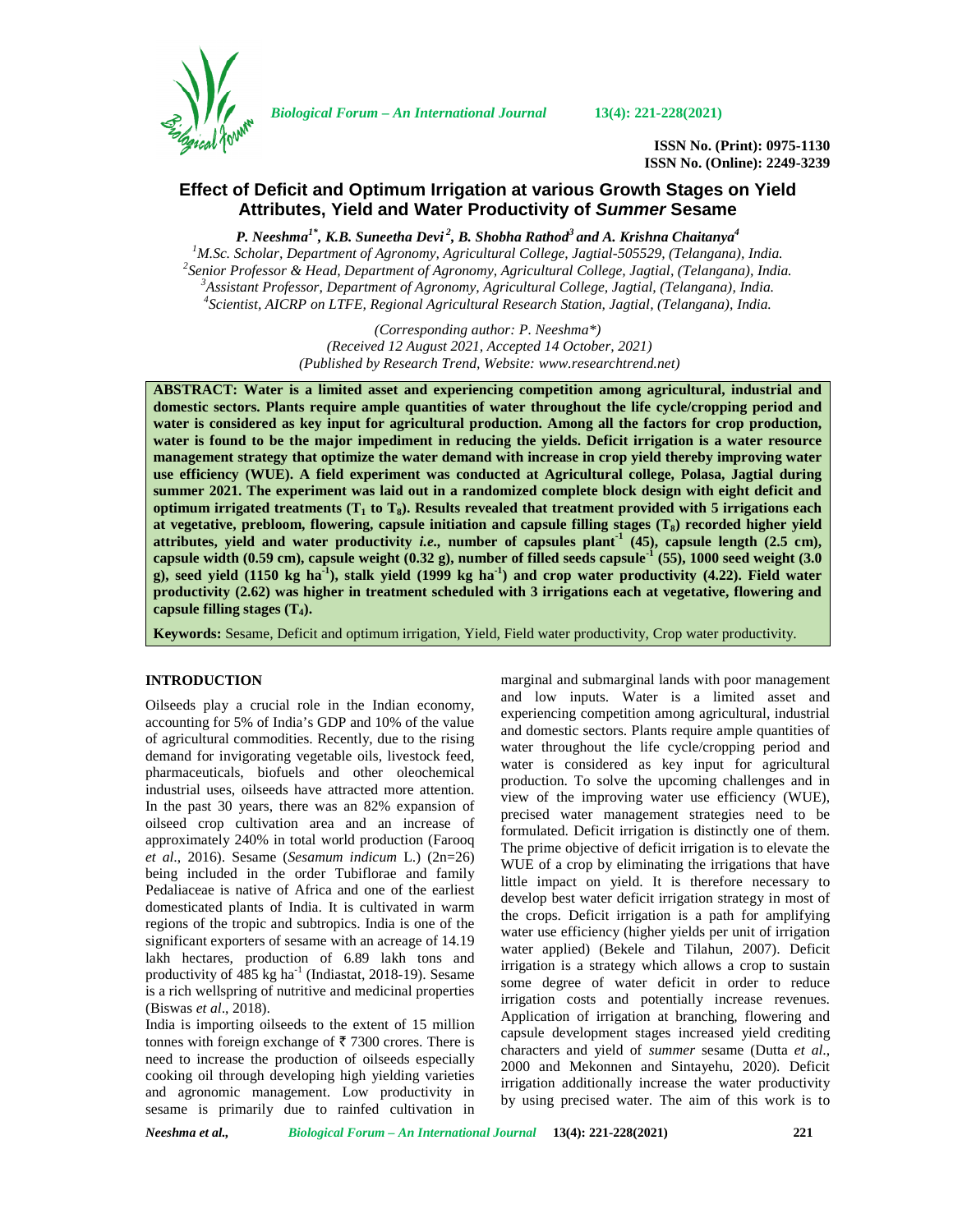design efficient irrigation schedule to *summer* sesame in Northern Telangana Zone. As the literature available is limited on above aspects, it is proposed to conduct a field experiment to develop optimum irrigation schedule to increase the productivity of *summer* sesame.

Hence, this experiment is proposed to conduct with an objective to study the effect of deficit and optimum irrigation at various growth stages on yield attributes, yield and to estimate crop water requirement and water productivity at different irrigations applied at various growth stages.

#### **MATERIAL AND METHODS**

A field experiment was conducted at Agricultural college, Polasa, Jagtial during *summer* 2021. The experiment was laid out in a randomized complete block design with eight treatments  $(T_1$  to  $T_8)$  and replicated thrice. The experimental soil was sandy clay loam in texture, slightly alkaline (7.99) and non-saline  $(0.31$  dS m<sup>-1</sup>) in reaction. Fertility status of the experimental soil was low in organic carbon (0.50%) and available nitrogen (157.0 kg ha<sup>-1</sup>), high in available phosphorus (23.2 kg ha<sup>-1</sup>) and potassium (297.0 kg ha<sup>-1</sup>)  $\bar{1}$ ). Treatments comprised of varied number of irrigations scheduled at different crop growth stages *i.e.,* vegetative, prebloom, flowering, capsule initiation and capsule filling stages. The treatments were  $T_1$ - 2 irrigations each at vegetative and flowering stages;  $T_2$ -2 irrigations each at vegetative and capsule filling stages;  $T_{3}$ - 2 irrigations each at flowering and capsule filling stages;  $T_{4}$ - 3 irrigations each at vegetative, flowering and capsule filling stages;  $T<sub>5</sub>$ - 3 irrigations each at vegetative, prebloom and capsule filling stages;  $T<sub>6</sub>$ - 4 irrigations each at vegetative, prebloom, flowering and capsule filling stages;  $T<sub>7</sub>$ - 4 irrigations each at vegetative, flowering, capsule initiation and capsule filling stages and  $T_{8}$ - 5 irrigations each at vegetative, prebloom, flowering, capsule initiation and capsule filling stages. In sesame cultivation, recommended fertilizer dose of 60: 20: 40 kg N,  $P_2O_5$  and  $K_2O$  ha<sup>-1</sup> was followed (Vyavasayapadipantalu, PJTSAU). These nutrients were applied in the form of urea, single super phosphate (SSP) and muriate of potash (MOP), respectively. Complete dose of  $P_2O_5$  was applied as basal dose.  $K_2O$  was applied in 2 splits at basal and at flowering stage and nitrogen was applied in 3 equal splits at basal, vegetative and at flowering stages. The available soil moisture in the soil was 91.6 mm and total evaporation during crop growth period was 366.1 mm. Total water applied in each irrigation treatment was calculated as detailed below.

Total water applied  $(mm) = sum of water applied in all$ irrigations (mm) + effective rainfall (mm).

6 cm depth irrigation is applied at each irrigation as per the schedule. Rainfall was not received during crop growth period. Irrespective of the stages, basal irrigation is commonly given to all the treatments immediately after sowing for better stand establishment.

Crop evapotranspiration of sesame was determined gravimetrically at each irrigation in four depths (0-15, 15-30, 30-45 and 45-60 cm) totaled over crop growth period.

Field water productivity is the proportion between marketable yield (grain yield) and total water applied in mm (irrigation and effective rainfall) and indicated as  $kg$  ha mm $^{-1}$ .

 $FWP = \frac{Grain yield (kg ha^{-1})}{Quantity of total water anplied (mm)}$ Quantity of total water applied (mm)

Crop water productivity is the ratio of yield obtained and amount of water utilized by crop in evapotranspiration (mm) and expressed as kg ha mm<sup>-1</sup>. Grain yield  $\left(\frac{1}{2}\right)^{-1}$ 

$$
CWP = \frac{GI}{G} \frac{GI}{GI} \frac{GI}{GI} \frac{GI}{GI} \frac{GI}{GI} \frac{GI}{GI} \frac{GI}{GI} \frac{GI}{GI} \frac{GI}{GI} \frac{GI}{GI} \frac{GI}{GI} \frac{GI}{GI} \frac{GI}{GI} \frac{GI}{GI} \frac{GI}{GI} \frac{GI}{GI} \frac{GI}{GI} \frac{GI}{GI} \frac{GI}{GI} \frac{GI}{GI} \frac{GI}{GI} \frac{GI}{GI} \frac{GI}{GI} \frac{GI}{GI} \frac{GI}{GI} \frac{GI}{GI} \frac{GI}{GI} \frac{GI}{GI} \frac{GI}{GI} \frac{GI}{GI} \frac{GI}{GI} \frac{GI}{GI} \frac{GI}{GI} \frac{GI}{GI} \frac{GI}{GI} \frac{GI}{GI} \frac{GI}{GI} \frac{GI}{GI} \frac{GI}{GI} \frac{GI}{GI} \frac{GI}{GI} \frac{GI}{GI} \frac{GI}{GI} \frac{GI}{GI} \frac{GI}{GI} \frac{GI}{GI} \frac{GI}{GI} \frac{GI}{GI} \frac{GI}{GI} \frac{GI}{GI} \frac{GI}{GI} \frac{GI}{GI} \frac{GI}{GI} \frac{GI}{GI} \frac{GI}{GI} \frac{GI}{GI} \frac{GI}{GI} \frac{GI}{GI} \frac{GI}{GI} \frac{GI}{GI} \frac{GI}{GI} \frac{GI}{GI} \frac{GI}{GI} \frac{GI}{GI} \frac{GI}{GI} \frac{GI}{GI} \frac{GI}{GI} \frac{GI}{GI} \frac{GI}{GI} \frac{GI}{GI} \frac{GI}{GI} \frac{GI}{GI} \frac{GI}{GI} \frac{GI}{GI} \frac{GI}{GI} \frac{GI}{GI} \frac{GI}{GI} \frac{GI}{GI} \frac{GI}{GI} \frac{GI}{GI} \frac{GI}{GI} \frac{GI}{GI} \frac{GI}{GI} \frac{GI}{GI} \
$$

 $CWP = \frac{C}{Crop\,evapotranspiration\,(mm)}$ Data is statistically analyzed as illustrated by Panse and Sukhatme (1954).

#### **RESULTS AND DISCUSSIONS**

**Yield attributes.** Number of capsules plant<sup>-1</sup> at harvest is an indispensable determinant of seed yield in sesame crop. The number of capsules  $plant^{-1}$  was prominently influenced by deficit and optimum irrigation in *summer* sesame at various growth stages. Yield is a composite of number of capsules plant<sup>-1</sup>, seeds capsule<sup>-1</sup> and seed weight and almost 85% of sesame yield variations were achieved by capsules plant<sup>-1</sup> or capsules unit area<sup>-1</sup> (Rao *et al.*, 1991). Increasing the number of irrigations increased the number of capsules  $plant^{-1}$  and thus maximum number of capsules plant<sup>-1</sup>  $(45.0)$  were recorded when 5 irrigations were scheduled each at various growth stages *i.e.,* vegetative, prebloom, flowering, capsule initiation and capsule filling stages. This is followed by  $T_7$ ,  $T_6$ ,  $T_4$ , and  $T_5$ . Lowest number of capsules plant<sup>-1</sup> (10.4) were recorded in treatment provided with 2 irrigations each at vegetative and capsule filling stages  $(T_2)$ . This might be due to prolonged moisture stress during the crop growing period especially at flowering. However, it was on par with same number of irrigations scheduled each at vegetative and flowering stages  $(T_1)$  (13.0) and 2 irrigations scheduled each at flowering and capsule filling stages  $(T_3)$  (13.3). Water stress at reproductive stage brought about an irreversible impact which could not be revoked during subsequent good soil moisture levels when the crucial processes of capsule development are still underway. The results obtained in the current investigation were supported by Sarkar *et al*. (2010); Puste *et al*. (2015); Mekonnen and Sintayehu, (2020).

Length of the capsule varied significantly as influenced by deficit and optimum irrigation at various growth stages in *summer* sesame. Greater capsule length (2.5 cm) was noticed in treatment which was provided with 5 irrigations each at vegetative, prebloom, flowering, capsule initiation and capsule filling stages. Length of the capsule decreased with increase in moisture stress predominantly at critical stages like flowering. It was statistically on par with  $T_7$ ,  $T_6$  and  $T_4$  treatments which showed 2.5, 2.4 and 2.3 cm of capsule length, respectively. Lowest capsule length (1.8 cm) was noticed in treatment provided with 2 irrigations each at vegetative and capsule filling stages  $(T_2)$ . Capsule length in treatment  $T_5$  was noticed to be 2.1 cm and it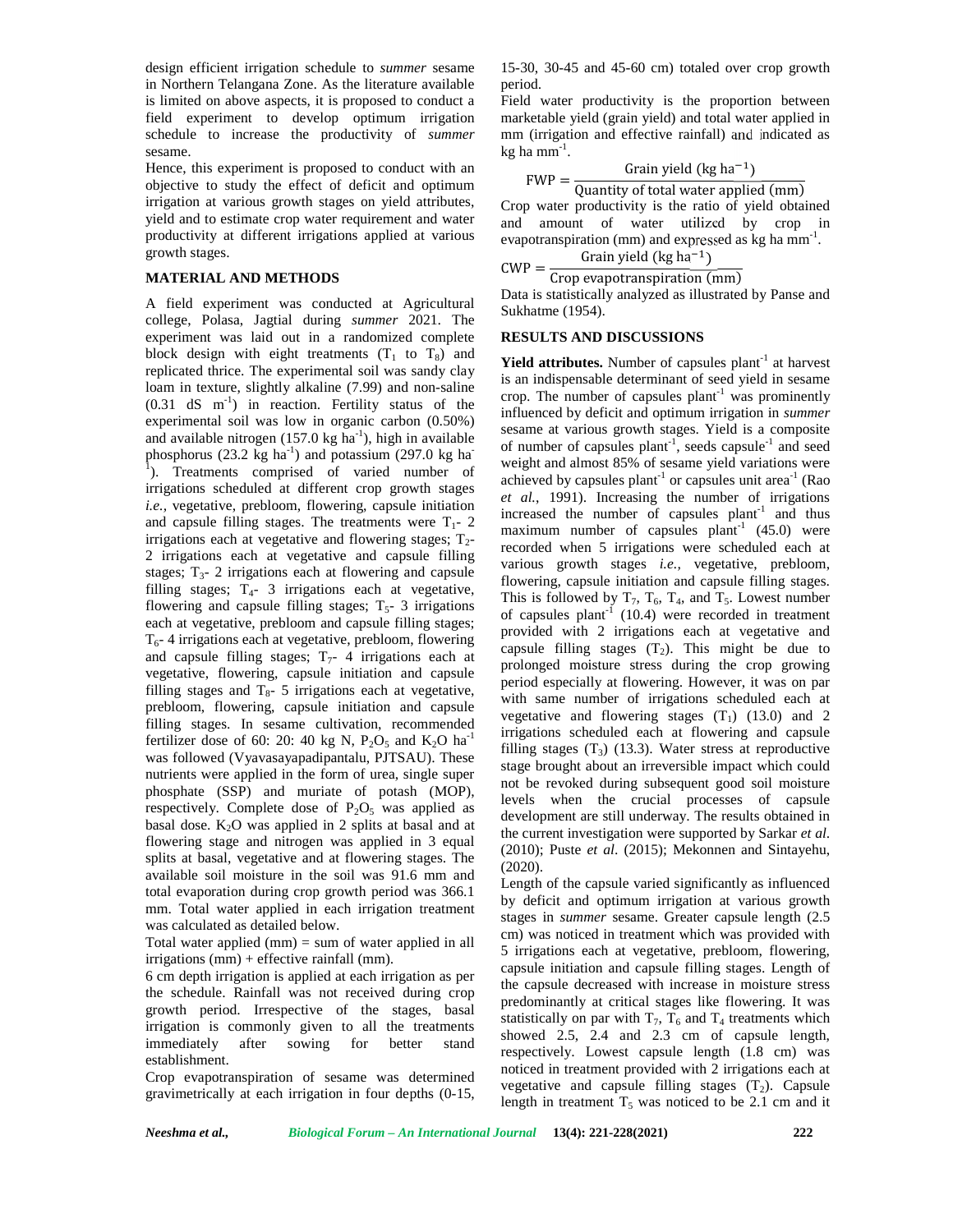was reduced drastically than  $T_4$  with same number of irrigations and this might be due to moisture stress imposed at flowering stage. Treatment with 2 irrigations scheduled at vegetative and flowering stages (2.2 cm) and that provided with 2 irrigations each at flowering and capsule filling stages (2.3 cm) showed results which were at par in terms of capsule length. The results obtained were in conformity with Chauhan *et al*. (2016); Mallick, (2018).

Capsule width of *summer* sesame as influenced by deficit and optimum irrigated treatments was insignificant. Values of capsule width varied from 0.57 to 0.59 cm.

| Table 1: Number of capsules plant <sup>-1</sup> , capsule length (cm), capsule width (cm), capsule weight (g), No. of filled      |  |
|-----------------------------------------------------------------------------------------------------------------------------------|--|
| seeds capsule <sup>-1</sup> and 1000 seed weight $(g)$ of <i>summer</i> sesame as influenced by deficit and optimum irrigation at |  |
| various growth stages.                                                                                                            |  |

|       | <b>Treatments</b>                                                                                            | No. of<br>capsules<br>$plant^{-1}$ | Capsule<br>length (cm) | Capsule<br>width (cm) | Capsule<br>weight (g) | No. of filled<br>seeds capsule <sup>-1</sup> | $1000$ seed<br>weight $(g)$ |
|-------|--------------------------------------------------------------------------------------------------------------|------------------------------------|------------------------|-----------------------|-----------------------|----------------------------------------------|-----------------------------|
| $T_1$ | 2 irrigations each at vegetative<br>and flowering stage                                                      | 13.0                               | 2.2                    | 0.58                  | 0.23                  | 30.8                                         | 2.6                         |
| $T_2$ | 2 irrigations each at vegetative<br>and capsule filling stage                                                | 10.4                               | 1.8                    | 0.57                  | 0.21                  | 29.5                                         | 2.6                         |
| $T_3$ | 2 irrigations each at flowering<br>and capsule filling stage                                                 | 12.3                               | 2.3                    | 0.57                  | 0.22                  | 31.4                                         | 2.7                         |
| $T_4$ | 3 irrigations each at vegetative,<br>flowering and capsule filling<br>stage                                  | 25.7                               | 2.3                    | 0.58                  | 0.27                  | 43.9                                         | 2.8                         |
| $T_5$ | 3 irrigations each at vegetative,<br>prebloom and capsule filling<br>stage                                   | 18.7                               | 2.1                    | 0.57                  | 0.24                  | 38.1                                         | 2.7                         |
| $T_6$ | 4 irrigations each at vegetative,<br>prebloom, flowering and<br>capsule filling stage                        | 33.6                               | 2.4                    | 0.58                  | 0.28                  | 47.5                                         | 2.8                         |
| $T_7$ | 4 irrigations each at vegetative,<br>flowering, capsule initiation and<br>capsule filling stage              | 35.1                               | 2.5                    | 0.57                  | 0.28                  | 48.9                                         | 2.8                         |
| $T_8$ | 5 irrigations each at vegetative,<br>prebloom, flowering, capsule<br>initiation and capsule filling<br>stage | 45.0                               | 2.5                    | 0.59                  | 0.32                  | 55.0                                         | 3.0                         |
|       | $SEm\pm$                                                                                                     | 1.67                               | 0.075                  | 0.007                 | 0.01                  | 1.82                                         | 0.10                        |
|       | CD@5%                                                                                                        | 5.06                               | 0.23                   | <b>NS</b>             | 0.03                  | 5.53                                         | <b>NS</b>                   |
|       | CV(%)                                                                                                        | 11.93                              | 5.79                   | 2.16                  | 6.4                   | 7.8                                          | 5.7                         |

Significant variation in capsule weight of sesame was observed due to deficit and optimum irrigation at various growth stages with higher value (0.32 g) when provided with adequate irrigations (5) each at vegetative, prebloom, flowering, capsule initiation and capsule filling stages  $(T_8)$  and was higher than all other deficit irrigated treatments. This was followed by  $T_7$ ,  $T_6$ and  $T_4$ . Lowest capsule weight  $(0.21 \text{ g})$  was noticed in treatment provided with 2 irrigations each at vegetative and capsule filling stages  $(T_2)$  and it was statistically on par with  $T_1$ ,  $T_3$  and  $T_5$  showing capsule weight of 0.23, 0.22, 0.24 g, respectively. This was supported by Mila *et al*. (2017); Eltarabily *et al*. (2020) in sunflower.

*Neeshma et al., Biological Forum – An International Journal* **13(4): 221-228(2021) 223** Significantly higher number of filled seeds capsule<sup>-1</sup> (55.0) was noticed in treatments provided with 5 irrigations each at vegetative, prebloom, flowering, capsule initiation and capsule filling stages  $(T_8)$ . Maximum number of seeds capsule $^{-1}$  were produced when sesame received irrigations at all the critical stages (Sarkar *et al*., 2010). Followed to this, scheduling of 4 irrigations each at vegetative, flowering, capsule initiation and capsule filling stages  $(T<sub>7</sub>)$  produced higher number of filled seeds capsule<sup>-1</sup> (48.9) and was at par with treatment  $T_6$  (47.5) and with treatment  $T_4$  (43.9). Significantly lower number of filled seeds capsule<sup>-1</sup> (29.5) were recorded in treatment

with 2 irrigations provided each at vegetative and capsule filling stages  $(T_2)$  and it was on par with treatments optimized with 2 irrigations scheduled at vegetative and flowering stages and flowering and capsule filling stages (30.8 and 31.4 in  $T_1$  and  $T_3$ , respectively). Higher number of filled seeds capsulewith increasing number of irrigations might be due to higher number of capsules and effective translocation of photosynthates from source to sink in optimum irrigated treatments. The results obtained in the current investigation were supported by Mallick, (2018); Mekonnen and Sintayehu, (2020) in sesame and by Eltarabily *et al*. (2020) in sunflower and Rathore *et al*., (2020) in mustard.

Test weight ranged from 2.6 to 3.0 g. 1000 seed weight of sesame increased with increasing irrigation levels (Mallick, 2018). Contrary to this, there was no significant effect of deficit and optimum irrigation at various growth stages on 1000 seed weight of *summer* sesame. Similar results were reported by Singh and Singh, (2014) in mustard.

**Yield.** Seed and stalk yield of *summer* sesame as influenced by deficit and optimum irrigation at various growth stages were presented in Table 2 and illustrated in Fig. 1. Highest seed yield  $(1150 \text{ kg } \text{ha}^{-1})$  was acquired by providing 5 irrigations each at vegetative,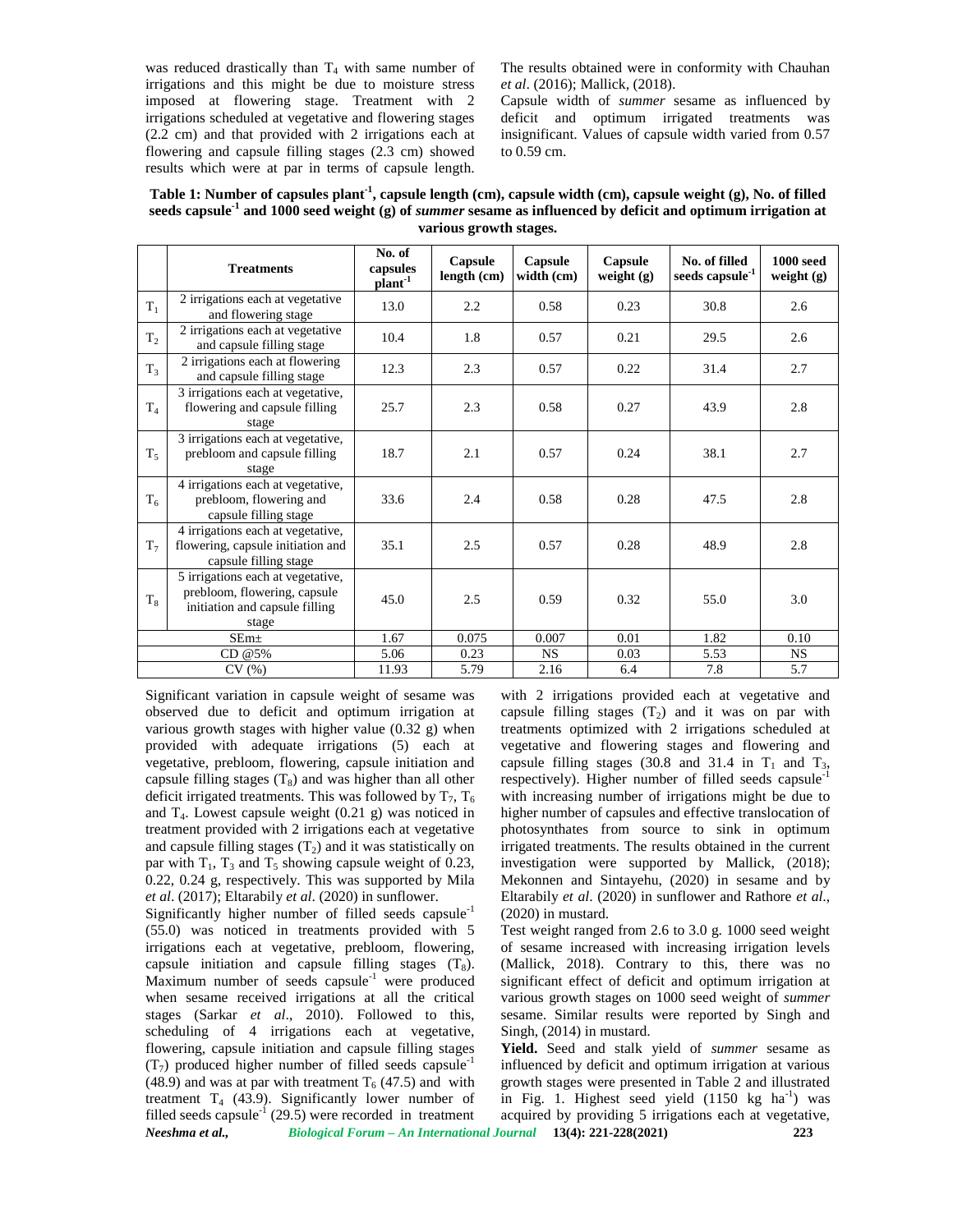prebloom, flowering, capsule initiation and capsule filling stages  $(T_8)$ . Higher seed yield of sesame with optimum irrigation schedule was supported by Khadse *et al*., (2017); Pereira *et al*. (2017); Mallick (2018); Hailu *et al*., (2018); Abdelraouf and Anter, (2020). This might be due to enhanced performance of all yield contributing characters because of uninterrupted soil moisture availability during entire crop growth period. Irrigation at early vegetative or branching stage perhaps had bought about the lively development of the crop while irrigation provided at flowering may have helped in maintaining size, duration and photosynthetic movement of the green plant parts after flowering and furthermore in movement of photosynthates to the sink (Wardlaw, 2002). Moreover, this is the period in which likely capsules and seed number is resolved.

Seed yield decreased with diminishing water availability (Eskandari *et al*., 2009). There was reduction in seed yield  $(976 \text{ kg } \text{ha}^{-1})$  when provided with 4 irrigations each at vegetative, flowering, capsule initiation and capsule filling stages  $(T_7)$ . However, it was statistically at par  $(931 \text{ kg ha}^{-1})$  when 4 irrigations were scheduled each at vegetative, prebloom, flowering and capsule filling stages  $(T_6)$ . Reduced seed yield in the later treatment in comparison to prior one might be due to stress imposed at capsule initiation stage which led to aversion in capsule formation and seed development.

**Table 2: Seed and stalk yield (kg ha-1) of** *summer* **sesame as influenced by deficit and optimum irrigation at various growth stages.**

|                | <b>Treatments</b>                                                                                      | Seed yield<br>$(kg ha-1)$ | <b>Stalk yield</b><br>$(kg ha-1)$ |
|----------------|--------------------------------------------------------------------------------------------------------|---------------------------|-----------------------------------|
| $T_1$          | 2 irrigations each at vegetative and flowering stage                                                   | 469                       | 810                               |
| T <sub>2</sub> | 2 irrigations each at vegetative and capsule filling stage                                             | 410                       | 720                               |
| $T_3$          | 2 irrigations each at flowering and capsule filling stage                                              | 485                       | 840                               |
| T <sub>4</sub> | 3 irrigations each at vegetative, flowering and capsule<br>filling stage                               | 818                       | 1413                              |
| $T_5$          | 3 irrigations each at vegetative, prebloom and capsule<br>filling stage                                | 616                       | 1059                              |
| $T_6$          | 4 irrigations each at vegetative, prebloom, flowering and<br>capsule filling stage                     | 931                       | 1618                              |
| T <sub>7</sub> | 4 irrigations each at vegetative, flowering, capsule<br>initiation and capsule filling stage           | 976                       | 1695                              |
| $T_8$          | 5 irrigations each at vegetative, prebloom, flowering,<br>capsule initiation and capsule filling stage | 1150                      | 1999                              |
|                | SEm <sub>±</sub>                                                                                       | 33.36                     | 39.16                             |
|                | CD @5%                                                                                                 | 101.20                    | 118.78                            |
|                | CV(%)                                                                                                  | 7.9                       | 5.3                               |



 $T_1$ : 2 irrigations each at vegetative and flowering stages;  $T_2$ : 2 irrigations each at vegetative and capsule filling stages;  $T_3$ : 2 irrigations each at flowering and capsule filling stages;  $T_4$ : 3 irrigations each at vegetative, flowering and capsule filling stages;  $T_5$ : 3 irrigations each at vegetative, prebloom and capsule filling stages;  $T_6$ : 4 irrigations each at vegetative, prebloom, flowering and capsule filling stages;  $T<sub>7</sub>$ : 4 irrigations each at vegetative, flowering, capsule initiation and capsule filling stages;  $T_8$ : 5 irrigations each at vegetative, prebloom, flowering, capsule initiation and capsule filling stages.

**Fig. 1.** Seed and stalk yield (kg ha<sup>-1</sup>) in sesame as influenced by deficit and optimum irrigation at various growth stages.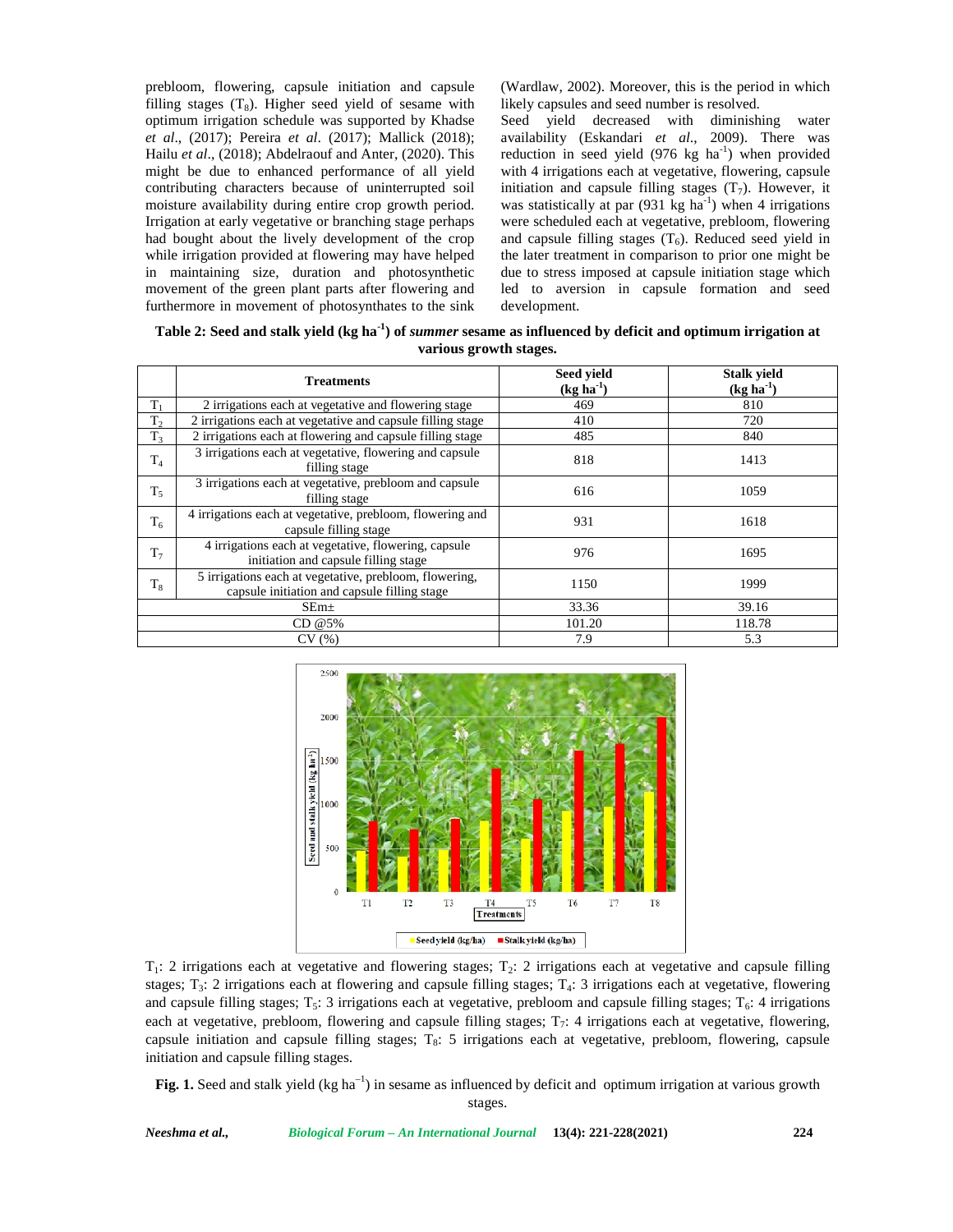Seed yield obtained with scheduling 3 irrigations each at vegetative, prebloom and capsule filling stages  $(T_5)$ was  $616$  kg ha<sup>-1</sup>. With same number of irrigations each sesan at vegetative, flowering and capsule filling stages  $(T_4)$ , seed yield was noticed to be  $818 \text{ kg} \text{ ha}^{-1}$ . The variance depi between the yield of both treatments could be attributed to termination of flowers and capsule formation due to stress imposed at flowering. Water deficiency during reproductive stage especially during flowering and capsule formation stage showed drastic reduction in seed yield (Ekom *et al*., 2019). Seed yield when provided with 2 irrigations each at vegetative and flowering stages was  $(T_1)$  469 kg ha<sup>-1</sup> and was at par with irrigation scheduled at vegetative and capsule filling stages  $(T_2)$  (410 kg ha<sup>-1</sup>) and treatment provided with 2 irrigations each at flowering and capsule filling stages  $(T_3)$  (485 kg ha<sup>-1</sup>) of seed yield. In this way, not providing irrigation at flowering and capsule development period may have caused flower abortion which in turn showed diminished number of capsules and seeds in deficit irrigated treatments. This load of adverse impacts on yield attributes might have reduced the seed yield. Distinct variation among yields obtained under optimum and deficit irrigation shows that there is clear cut impact of water stress imposed at various stages of sesame crop.

Among the deficit and optimum irrigated treatments, maximum stalk yield  $(1999 \text{ kg } \text{ha}^{-1})$  was noticed in treatment with 5 irrigations each at vegetative, prebloom, flowering, capsule initiation and capsule filling stages  $(T_8)$ . Positive impact of optimum irrigation schedule on yield attributes fundamentally expanded seed and stalk yield of sesame over deficit irrigation schedule (Sarkar *et al*., 2010). The expanded straw yield at optimum irrigated systems may be attributed to expanded vegetative development (Chauhan *et al*., 2016). Higher straw yield was ascribed to higher dry matter accumulation because of higher photosynthetic movement bringing about creation of higher photosynthates prompting better growth variables (Kundu and Singh, 2006). Followed to above optimum irrigation treatment, stalk yield noticed by scheduling 4 irrigations each at vegetative, flowering, capsule initiation and capsule filling stages  $(T_7)$  was  $1695$  kg ha<sup>-1</sup> and it was at par with treatment provided with same number of irrigations but at different growth stages  $(T_6)$  *i.e.*, vegetative, prebloom, flowering and capsule filling stages  $(1618 \text{ kg} \text{ ha}^{-1})$ . Stalk yield observed in treatment provided with 3 irrigations each at vegetative, flowering and capsule filling stages  $(T_4)$ was  $1413$  kg ha<sup>-1</sup> whereas treatment even though provided with same number of irrigations each at vegetative, prebloom and capsule filling stages  $(T_5)$ showed significantly lower stalk yield  $(1059 \text{ kg ha}^{-1})$ than prior one as it was lacking irrigation at flowering stage which led to reduced flower and capsule formation which in turn reduced the biological yield. This was supported by Mila *et al*. (2017). Lowest stalk yield  $(720 \text{ kg ha}^{-1})$  was registered in treatment provided with 2 irrigations each at vegetative and capsule filling stages  $(T_2)$ . However, it was significantly on par with treatment with 2 irrigations applied each at vegetative and flowering stages  $(810 \text{ kg ha}^{-1})$ .

**Water productivity (FWP and CWP).** Field water productivity and crop water productivity of *summer* sesame as impacted by deficit and optimum irrigation at various growth stages were presented in Table 3 and depicted in Fig. 2. Field water productivity is the proportion of seed yield to aggregate sum of water applied to the field (including conveyance losses). The crop water productivity is the yield of crop per unit of water lost through evapotranspiration.

Higher irrigation water applied (468 mm) in adequate irrigated treatment  $(T_8)$  followed by 4 irrigations  $(T_6)$ and  $T_7$ ), 3 irrigations ( $T_4$  and  $T_5$ ) and 2 irrigations ( $T_1$ ,  $T_2$  and  $T_3$ ). An amount of 6 cm irrigation water was applied at each irrigation. Initial irrigation of 6 cm is commonly applied to all the treatments at sowing and up to crop establishment period (0-9 DAS). This was supported by Mekonnen and Sintayehu, (2020).

Water productivity as affected by deficit and optimum irrigation at various growth stages varied significantly. Field water productivity was higher in treatments provided with optimized level of irrigation that too at critical stages. Remarkably higher field water productivity  $(2.62 \text{ kg ha mm}^{-1})$  was noticed in treatment provided with 3 irrigations each at vegetative, flowering and capsule filling stages  $(T_4)$  and it was statistically at par with treatments provided with 4 irrigations  $(T_6$  and  $T_7$ ) and 5 irrigations  $(T_8)$  showing values of 2.39, 2.50 and 2.46  $kg$  ha<sup>-1</sup> mm<sup>-1</sup>, respectively. Field water use efficiency was most elevated at optimized irrigation produced higher increment in yield with effective utilization of water (Sarkar *et al*., 2010). Field water productivity in treatments provided with 2 irrigations  $(T_1, T_2, T_3)$  and 3 irrigations each at vegetative, prebloom and capsule filling stages  $(T_5)$  were at par and lowest  $(1.75 \text{ kg} \text{ ha}^{-1} \text{ mm}^{-1})$  was recorded in treatment provided with 2 irrigations each at vegetative and capsule filling stages  $(T_2)$ . The results obtained were supported by Tantawy *et al*., (2007); Abdelraouf and Anter, (2020).

Crop water productivity in sesame as influenced by deficit and optimum irrigation at various growth stages varied from  $3.20$  to  $4.22$  kg ha<sup>-1</sup> mm<sup>-1</sup>. Highest crop water productivity  $(4.22 \text{ kg} \text{ ha } \text{mm}^{-1})$  was noticed in treatment supplied with 5 irrigations each at vegetative, prebloom, flowering, capsule initiation and capsule filling stages  $(T_8)$ . It was at par with treatments provided with 4 irrigations each at vegetative, flowering, capsule initiation and capsule filling stages  $(T<sub>7</sub>)$ , 4 irrigations each at vegetative, prebloom, flowering and capsule filling stages  $(T_6)$  and 3 irrigations each at vegetative, flowering and capsule filling stages  $(T_4)$  with values of 3.84, 3.75 and 3.70 kg ha mm<sup>-1</sup>, respectively. It was supported by Mekonnen and Sintayehu, (2020) who stated that optimized deficit irrigation showed less significant effect on seed yield of sesame. Crop water productivity was lowest (3.20 kg ha  $mm<sup>-1</sup>$ ) in treatment provided with 2 irrigations each at vegetative and capsule filling stages  $(T_2)$ . It was on par with treatments provided with 2 irrigations each at vegetative and flowering stages  $(T_1)$ , 2 irrigations each at flowering and capsule filling stages  $(T_3)$  and 3 irrigations each at vegetative, prebloom and capsule filling stages  $(T_5)$ . The results obtained were in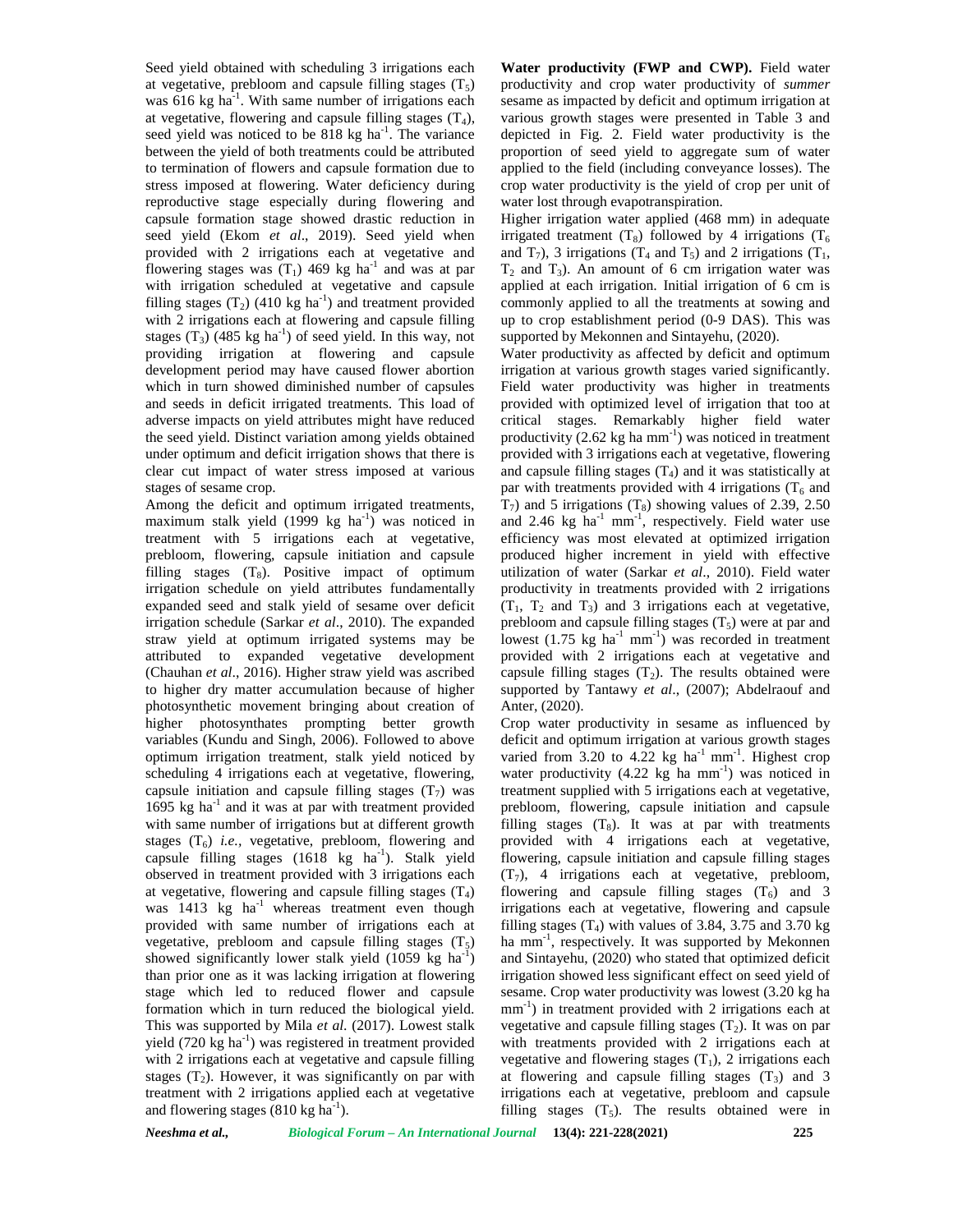resemblance with findings of Mila *et al*. (2017) in sunflower and Damdar *et al*. (2014) in sesame. These results feature that in stage wise deficit irrigation, imposing water stress at flowering and capsule initiation produced higher yield depletion in sesame (Mekonnen and Sintayehu, 2020) as manifested in treatments provided with 2 irrigations each at vegetative and capsule filling stages  $(T_2)$  and 3 irrigations each at vegetative, prebloom and capsule filling stages  $(T_5)$ .

**Table 3: Field water productivity (FWP) and crop water productivity (CWP) in** *summer* **sesame as influenced by deficit and optimum irrigation at various growth stages.**

|                | <b>Treatments</b>                                                                                         | Total ET <sub>c</sub>    | <b>Irrigation water</b><br>applied (mm) | <b>FWP</b><br>$(kg ha-1)$<br>$mm^{-1}$ ) | <b>CWP</b><br>$(kg ha^{-1} mm^{-1})$ |
|----------------|-----------------------------------------------------------------------------------------------------------|--------------------------|-----------------------------------------|------------------------------------------|--------------------------------------|
| $T_1$          | 2 irrigations each at vegetative and flowering<br>stage                                                   | 141                      | 234                                     | 2.00                                     | 3.33                                 |
| $T_{2}$        | 2 irrigations each at vegetative and capsule<br>filling stage                                             | 128                      | 234                                     | 1.75                                     | 3.20                                 |
| $T_3$          | 2 irrigations each at flowering and capsule filling<br>stage                                              | 150                      | 234                                     | 2.07                                     | 3.23                                 |
| T <sub>4</sub> | 3 irrigations each at vegetative, flowering and<br>capsule filling stage                                  | 221                      | 312                                     | 2.62                                     | 3.70                                 |
| $T_5$          | 3 irrigations each at vegetative, prebloom and<br>capsule filling stage                                   | 171                      | 312                                     | 1.97                                     | 3.60                                 |
| $T_6$          | 4 irrigations each at vegetative, prebloom,<br>flowering and capsule filling stage                        | 248                      | 390                                     | 2.39                                     | 3.75                                 |
| $T_7$          | 4 irrigations each at vegetative, flowering,<br>capsule initiation and capsule filling stage              | 254                      | 390                                     | 2.50                                     | 3.84                                 |
| $T_8$          | 5 irrigations each at vegetative, prebloom,<br>flowering, capsule initiation and capsule filling<br>stage | 272.6                    | 468                                     | 2.46                                     | 4.22                                 |
| $SEm \pm$      |                                                                                                           | $\overline{\phantom{0}}$ | $\overline{\phantom{0}}$                | 0.11                                     | 0.18                                 |
| CD @ 5%        |                                                                                                           | ٠                        |                                         | 0.33                                     | 0.55                                 |
| CV(%)          |                                                                                                           |                          |                                         | 8.60                                     | 8.70                                 |



 $T_1$ :2 irrigations each at vegetative and flowering stages;  $T_2$ : 2 irrigations each at vegetative and capsule filling stages;  $T_3$ : 2 irrigations each at flowering and capsule filling stages; T<sup>4</sup> : 3 irrigations each at vegetative, flowering and capsule filling stages;  $T_5$ : 3 irrigations each at vegetative, prebloom and capsule filling stages;  $T_6$ : 4 irrigations each at vegetative, prebloom, flowering and capsule filling stages;  $T_7$ : 4 irrigations each at vegetative, flowering, capsule initiation and capsule filling stages;  $T_8$ : 5 irrigations each at vegetative, prebloom, flowering, capsule initiation and capsule filling stages.

**Fig. 2.** Field water productivity (kg ha mm<sup>-1</sup>) and crop water productivity (kg ha mm<sup>-1</sup>) in sesame as influenced by deficit and optimum irrigation at various growth stages.



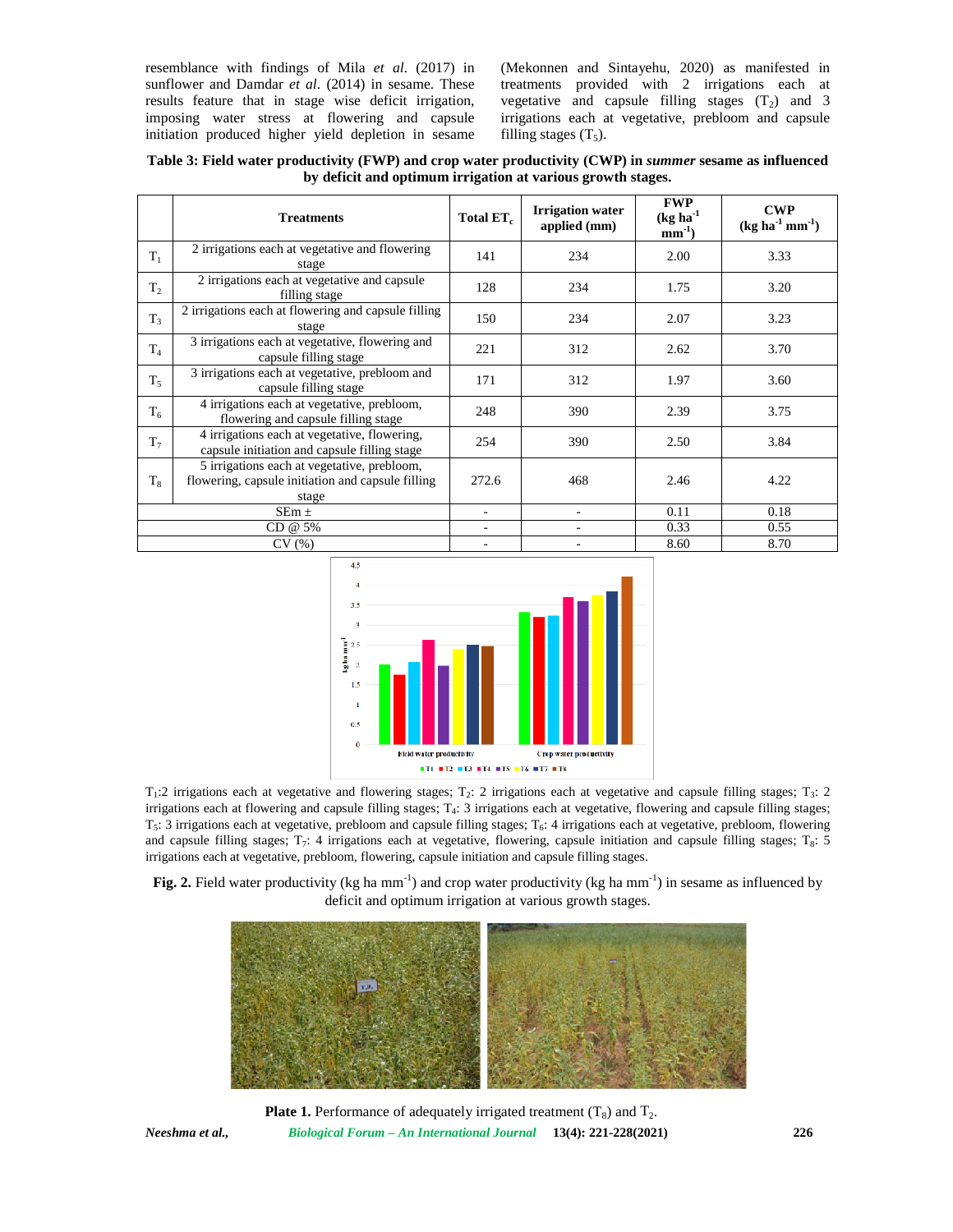### **CONCLUSION**

It is experimentally confirmed that scheduling 5 irrigations each at vegetative, prebloom, flowering, capsule initiation and capsule filling stages along with one basal irrigation after sowing is recommended to attain higher yield parameters, yield and crop water productivity of *summer* sesame. At times of deficit water supply, scheduling of 3 irrigations each at vegetative, flowering and capsule filling stages is recommended to attain optimum economic yield of *summer* sesame with higher field water productivity.

## **FUTURE SCOPE**

1. Study on varied levels of irrigation at different growth stages of sesame in cropping system approach need to be studied.

2. Performance of existing popular varieties of sesame under different irrigation regimes at various growth  $\frac{A_8}{\text{Indiastat.}}$ stages for their suitability in different agroclimatic zones.

3. Study on deficit and optimum irrigation and critical analyses of water use parameters in organically cultivated sesame.

**Acknowledgements.** The financial support received from Professor Jayashankar Telangana State Agricultural University is duly acknowledged. Authors also acknowledge their sincere thanks to Regional Agricultural Research Station, Farm Incharge, Department of Agronomy, Agricultural College, Jagtial for providing the experimental site at their farm as well as logistical support.

**Conflict of Interest.** The authors declare no conflict of interest.

#### **REFERENCES**

- Abdelraouf, R. E., &Anter, A. S. (2020). Response of new sesame lines (*Sesamum indicum* L.) To deficit irrigation under clay soils conditions. *Plant Archives*, *20*(2): 2369-2377.
- Bekele, S., &Tilahun, K. (2007). Regulated deficit irrigation scheduling of onion in a semiarid region of Ethiopia. *Agricultural water management*, *89*(1-2): 148-152.
- Biswas, S., Natta, S., Ray, D. P., Mondal, P., &Saha, U. (2018). Til (*Sesamum indicum* L.)-An underexploited but promising Oilseed with multifarious applications: A Review. *International Journal of Bioresource Science*, *5*(2): 127-139.
- Chauhan, S. R. E. E. D. H. A. R., Rao, V. P., Reddy, A. P. K., Jayasree, G., & Reddy, S. N. (2016). Response of sesame (*Sesamum indicum* L.) to irrigation scheduling based on climatological approach and N fertigation levels. *Journal of Oilseeds Research*, *33*(1): 38-44.
- Damdar, R. R., Bhale, V. M., Wanjare, P. G., & Deshmukh, K. M. (2014). Effect of irrigation and nitrogen levels on yield and water use efficiency of summer sesame. *American-Eurasian Journal of Agricultural & Environmental Sciences*, *14*(9): 807-810.
- Dutta, D., Jana, P. K., Bandyopadhyay, P., &Maity, D. (2000). Response of summer sesame (*Sesamum indicum*) to irrigation. *Indian Journal of Agronomy*, *45*(3): 613-616.
- Ekom, D. T., Guidjinga, K. N. A., Memena, O., & Nome, A. T. (2019). Performance of sesame seeds produced from plants subjected to water stress for early

selection of tolerant genotypes. *International Journal of Plant & Soil Science*, 1-10.

- Eltarabily, M. G., Burke, J. M., & Bali, K. M. (2020). Impact of deficit irrigation on shallow saline groundwater contribution and sunflower productivity in the Imperial Valley, California. *Water*, *12*(2), 571.
- Eskandari, H., Zehtab-Salmasi, S., Ghassemi-Golezani, K., & Gharineh, M. H. (2009). Effects of water limitation on grain and oil yields of sesame cultivars. *J. Food Agric. Environ*, *7*(2): 339-342.
- Farooq, M. A., Ali, B., Gill, R. A., Islam, F., Cui, P., & Zhou, W. (2016). Breeding oil crops for sustainable production: heavy metal tolerance. In *Breeding oilseed crops for sustainable production* (pp. 19-31). Academic Press.
- Hailu, E. K., Urga, Y. D., Sori, N. A., Borona, F. R., & Tufa, K. N. (2018). Sesame yield response to deficit irrigation and water application techniques in irrigated agriculture, Ethiopia. *International Journal of Agronomy*, *2018*.
- $(2018-19)$ . Agriculture production. <http://www.indiastat.com>.
- Khadse, V. A., Ghatol, P. U., &Bhale, V. M. (2017). Performance of Summer Sesame under Different Irrigation Scheduling and Nutrient Levels Vidarbha Region. *International Journal of Current Microbialogy and Applied Science*, *6*(11): 1988-1993.
- Kundu, D. K., & Singh, R. (2006). Effect of irrigation on yield and nutrient uptake of summer sesame (Sesam um. *Indian Journal of Agricultural Sciences*, *76*(9), 531-534.
- Mallick, P. P. (2018). Performance of summer sesame (*Sesamum indicum* L.) under various irrigation schedules and weed management practices (Doctoral dissertation, OUAT, Bhubaneswar).
- Ambachew Mekonnen, S., & Sintayehu, A. (2020). Performance Evaluation of Sesame under Regulated Deficit Irrigation Application in the Low Land of Western Gondar, Ethiopia. *International Journal of Agronomy*, *2020*.
- Mila, A. J., Ali, M. H., Akanda, A. R., Rashid, M. H. O., & Rahman, M. A. (2017). Effects of deficit irrigation on yield, water productivity and economic return of sunflower. *Cogent Food & Agriculture*, *3*(1): 1287619.
- Panse, V. G., & Sukhatme, P. V. (1954). Statistical methods for agricultural workers. *Statistical methods for agricultural workers.*
- Pereira, J. R., Guerra, H. O. C., Zonta, J. H., Bezerra, J. R. C., de Almeida, É. S. A. B., & Araújo, W. P. (2017). Behavior and water needs of sesame under different irrigation regimes: III. Production and hydric efficiency. *African Journal of Agricultural Research, 12*: 1158-1163.
- Puste, A. M., Pramanik, B. R., Jana, K., Roy, S., & Devi, T. S. (2015). Effect of irrigation and sulphur on growth, yield and water use of summer sesame (*Sesamum indicum* L.) in new alluvial zone of West Bengal. *Journal of Crop and Weed*, *11*(Special Issue), 106-112.
- Rao, V. P., Reddy, M. D., & Raju, C. (1991). Moisture sensitive growth stages of sesame (*Sesamum indicum* L.) and optimal sequencing of evapotranspiration deficits. *Journal of Research APAU (India)*.
- Rathore, S. S., Shekhawat, K., Babu, S., & Singh, V. K. (2020). Mitigating moisture stress in Brassica juncea through deficit irrigation scheduling and hydrogel in ustocherpts soils of semi-arid India. *Heliyon*, *6*(12), e05786.

*Neeshma et al., Biological Forum – An International Journal* **13(4): 221-228(2021) 227**